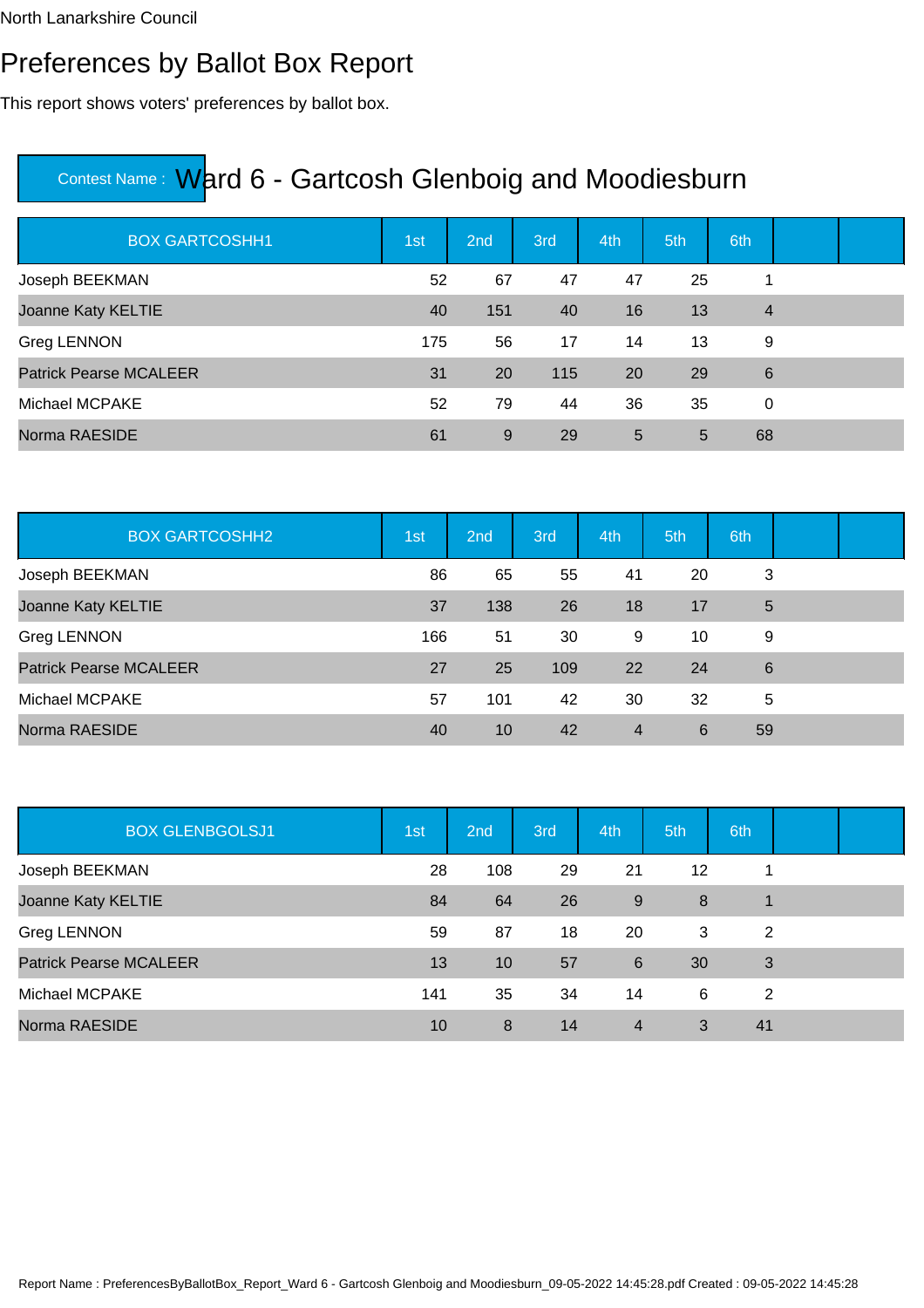### Preferences by Ballot Box Report

This report shows voters' preferences by ballot box.

| <b>BOX GLENMANORP1</b>        | 1st | 2nd | 3rd | 4th            | 5th            | 6th |  |
|-------------------------------|-----|-----|-----|----------------|----------------|-----|--|
| Joseph BEEKMAN                | 77  | 47  | 30  | 23             | 9              | 0   |  |
| Joanne Katy KELTIE            | 56  | 112 | 22  | $\overline{7}$ | 5              | 1   |  |
| Greg LENNON                   | 137 | 68  | 14  | 5              | $\overline{4}$ | 2   |  |
| <b>Patrick Pearse MCALEER</b> | 17  | 18  | 76  | 8              | 8              | 3   |  |
| Michael MCPAKE                | 56  | 68  | 27  | 19             | 16             | 1   |  |
| Norma RAESIDE                 | 14  | 3   | 18  | 2              | 2              | 28  |  |

| <b>BOX GLENMANORP2</b>        | 1st | 2nd | 3rd | 4th | 5th             | 6th            |  |
|-------------------------------|-----|-----|-----|-----|-----------------|----------------|--|
| Joseph BEEKMAN                | 72  | 35  | 17  | 16  | 12              | 2              |  |
| Joanne Katy KELTIE            | 54  | 90  | 9   | 12  | $5\overline{)}$ | 5              |  |
| Greg LENNON                   | 104 | 55  | 24  | 5   | 6               | 1              |  |
| <b>Patrick Pearse MCALEER</b> | 9   | 18  | 55  | 11  | 17              | $\overline{4}$ |  |
| Michael MCPAKE                | 39  | 64  | 32  | 18  | 8               | 1              |  |
| Norma RAESIDE                 | 18  | 6   | 23  | 3   | 2               | 28             |  |

| <b>BOX MASONICH1</b>          | 1st            | 2nd            | 3rd | 4th             | 5th            | 6th            |  |
|-------------------------------|----------------|----------------|-----|-----------------|----------------|----------------|--|
| Joseph BEEKMAN                | 38             | 37             | 21  | 18              | 16             | 0              |  |
| Joanne Katy KELTIE            | 54             | 38             | 12  | $5\phantom{.0}$ | 5              | $\mathbf 0$    |  |
| Greg LENNON                   | 38             | 51             | 14  | 5               | 2              | 3              |  |
| <b>Patrick Pearse MCALEER</b> | $\overline{7}$ | $\overline{7}$ | 42  | 6               | 11             | $\overline{2}$ |  |
| Michael MCPAKE                | 43             | 47             | 22  | 19              | $\overline{7}$ | 0              |  |
| Norma RAESIDE                 | 27             | 10             | 16  | 2               | $\overline{1}$ | 24             |  |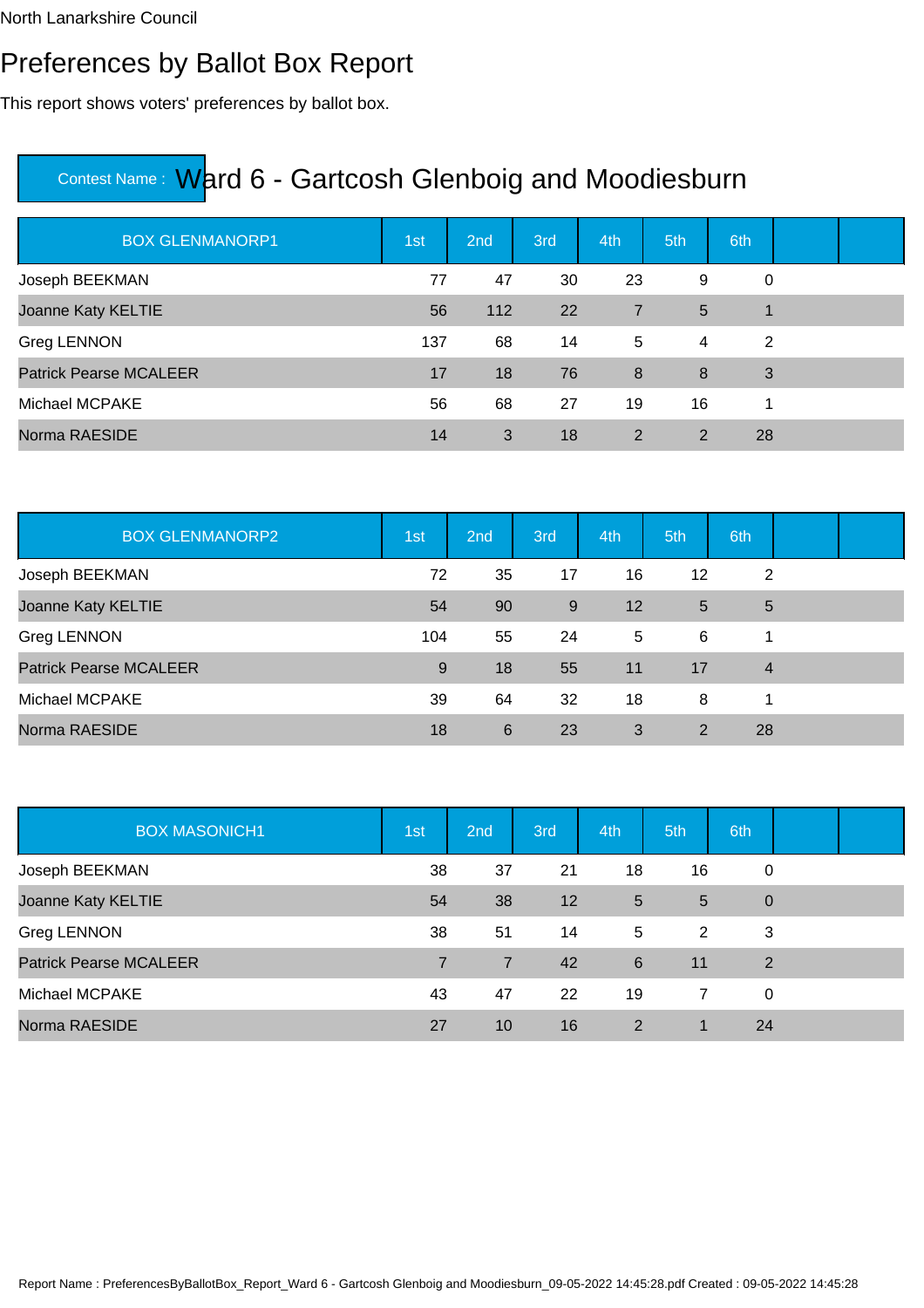### Preferences by Ballot Box Report

This report shows voters' preferences by ballot box.

| <b>BOX MASONICH2</b>          | 1st | 2nd            | 3rd               | 4th            | 5th | 6th            |  |
|-------------------------------|-----|----------------|-------------------|----------------|-----|----------------|--|
| Joseph BEEKMAN                | 29  | 58             | 25                | 18             | 18  | 0              |  |
| Joanne Katy KELTIE            | 54  | 35             | 16                | 11             | 9   | $\overline{4}$ |  |
| Greg LENNON                   | 35  | 54             | $12 \overline{ }$ | 11             | 9   | 5              |  |
| <b>Patrick Pearse MCALEER</b> | 13  | $\overline{7}$ | 49                | 12             | 20  | $\overline{4}$ |  |
| Michael MCPAKE                | 60  | 40             | 23                | 25             | 9   | 2              |  |
| Norma RAESIDE                 | 16  | $\overline{4}$ | 16                | $\overline{4}$ | 2   | 40             |  |

| <b>BOX STMICHAELS1</b>        | 1st | 2nd | 3rd | 4th            | 5th | 6th            |  |
|-------------------------------|-----|-----|-----|----------------|-----|----------------|--|
| Joseph BEEKMAN                | 84  | 69  | 26  | 22             | 14  |                |  |
| Joanne Katy KELTIE            | 70  | 109 | 19  | 10             | 8   | $6\phantom{1}$ |  |
| Greg LENNON                   | 117 | 65  | 28  | 9              | 8   | 4              |  |
| <b>Patrick Pearse MCALEER</b> | 13  | 21  | 81  | 15             | 18  | $\overline{4}$ |  |
| Michael MCPAKE                | 64  | 72  | 33  | 25             | 16  | 2              |  |
| Norma RAESIDE                 | 33  | 2   | 27  | $\overline{4}$ | 2   | 37             |  |

| <b>BOX STMICHAELS2</b>        | 1st | 2nd | 3rd | 4th | 5th            | 6th            |  |
|-------------------------------|-----|-----|-----|-----|----------------|----------------|--|
| Joseph BEEKMAN                | 87  | 83  | 39  | 32  | 19             | 2              |  |
| Joanne Katy KELTIE            | 74  | 103 | 30  | 17  | 10             | $\overline{4}$ |  |
| Greg LENNON                   | 112 | 74  | 31  | 18  | 13             | 3              |  |
| <b>Patrick Pearse MCALEER</b> | 18  | 15  | 105 | 15  | 31             | 9              |  |
| Michael MCPAKE                | 79  | 90  | 34  | 35  | 26             | 2              |  |
| Norma RAESIDE                 | 34  | 9   | 29  | 5   | $\overline{4}$ | 66             |  |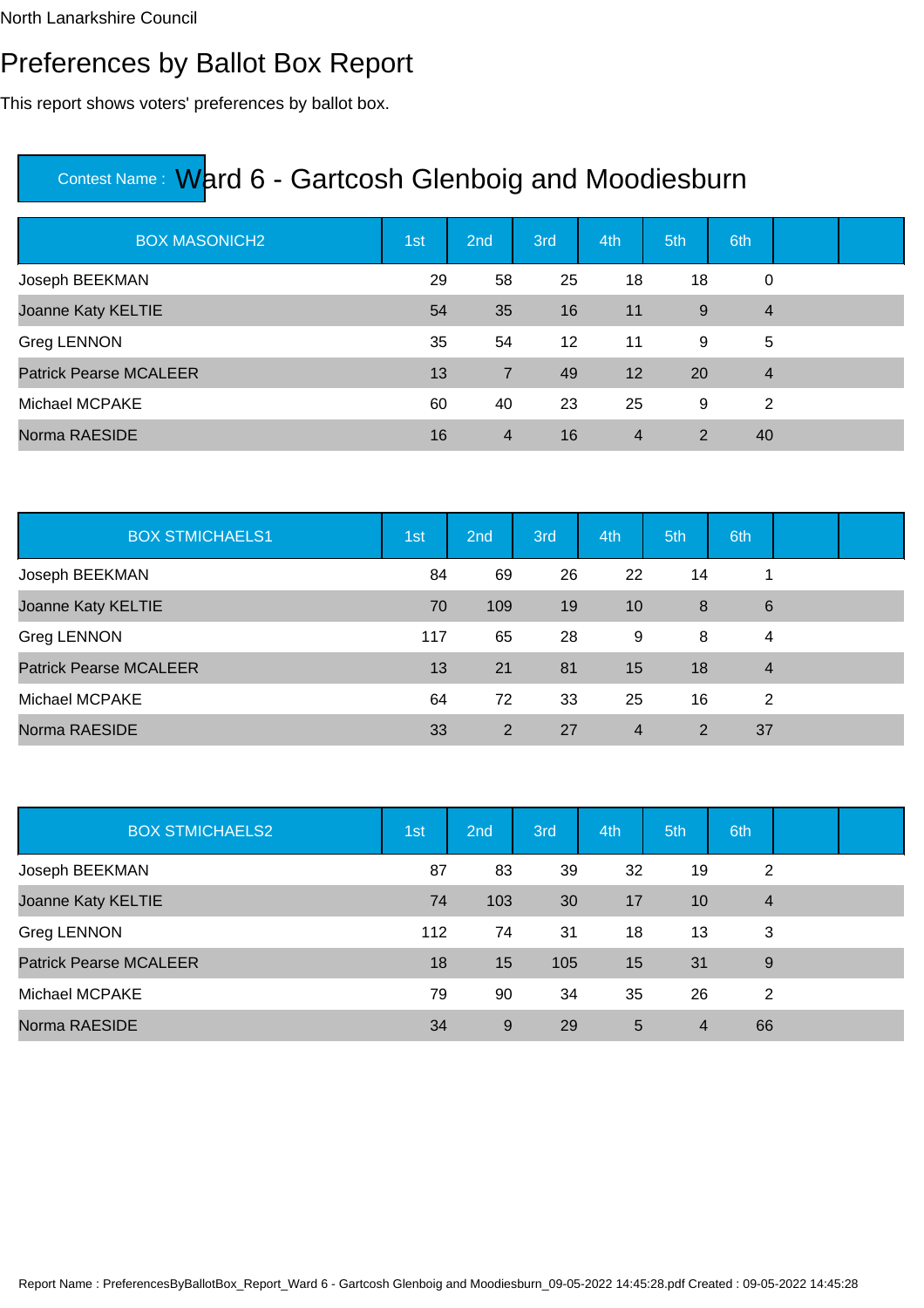### Preferences by Ballot Box Report

This report shows voters' preferences by ballot box.

| <b>BOX STMICHAELS3</b>        | 1st | 2nd               | 3rd | 4th | 5th            | 6th            |  |
|-------------------------------|-----|-------------------|-----|-----|----------------|----------------|--|
| Joseph BEEKMAN                | 87  | 76                | 23  | 24  | 13             | 0              |  |
| Joanne Katy KELTIE            | 55  | 81                | 24  | 14  | 12             | $\overline{4}$ |  |
| Greg LENNON                   | 91  | 67                | 14  | 7   | 11             | 8              |  |
| <b>Patrick Pearse MCALEER</b> | 14  | $12 \overline{ }$ | 83  | 16  | 14             | 5              |  |
| Michael MCPAKE                | 73  | 78                | 36  | 18  | 17             | 0              |  |
| Norma RAESIDE                 | 16  | 3                 | 32  | 6   | $\overline{4}$ | 37             |  |

| PVLGGM2, PVLGGM1              | 1st | 2nd | 3rd | 4th | 5th | 6th            |  |
|-------------------------------|-----|-----|-----|-----|-----|----------------|--|
| Joseph BEEKMAN                | 55  | 87  | 42  | 22  | 13  | 3              |  |
| Joanne Katy KELTIE            | 52  | 118 | 24  | 11  | 9   | 1              |  |
| Greg LENNON                   | 122 | 57  | 21  | 9   | 4   | 5              |  |
| <b>Patrick Pearse MCALEER</b> | 9   | 9   | 74  | 11  | 13  | $\overline{7}$ |  |
| Michael MCPAKE                | 96  | 61  | 32  | 20  | 15  | 3              |  |
| Norma RAESIDE                 | 54  | 13  | 32  | 2   | 6   | 32             |  |

| PVLGGM4, PVLGGM3              | 1st | 2nd | 3rd | 4th | 5th | 6th |  |
|-------------------------------|-----|-----|-----|-----|-----|-----|--|
| Joseph BEEKMAN                | 85  | 97  | 28  | 23  | 12  | 2   |  |
| Joanne Katy KELTIE            | 45  | 100 | 33  | 17  | 13  | 8   |  |
| Greg LENNON                   | 107 | 52  | 25  | 12  | 16  | 8   |  |
| <b>Patrick Pearse MCALEER</b> | 14  | 13  | 66  | 22  | 28  | 7   |  |
| Michael MCPAKE                | 102 | 87  | 29  | 18  | 14  | 0   |  |
| Norma RAESIDE                 | 40  | 7   | 47  | 8   | 6   | 55  |  |